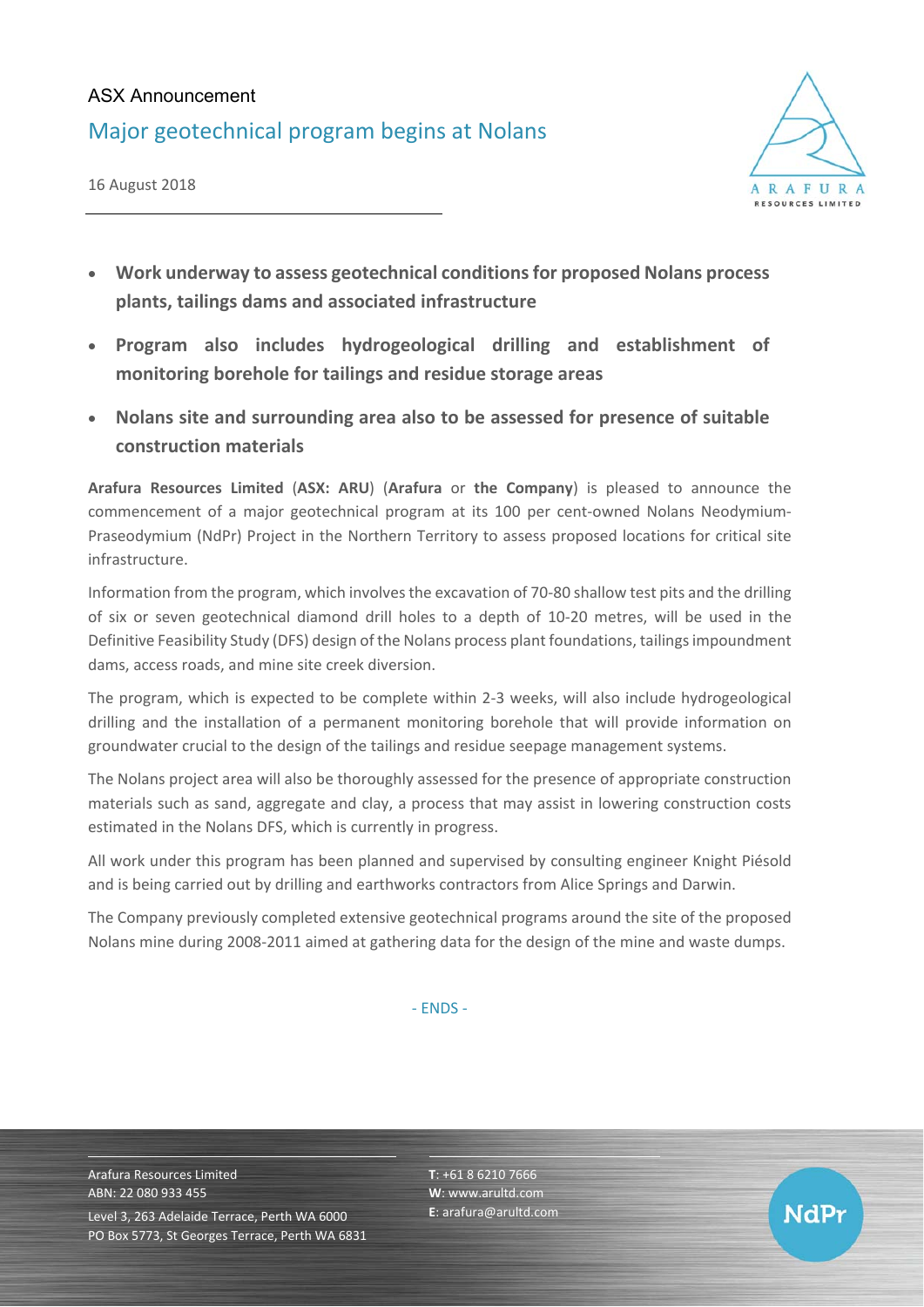**Major geotechnical program begins at Nolans** 



### **For further information contact: Media enquiries:**

Gavin Lockyer **Container and Container Container and Container Container Container Container Container Container** 

Managing Director **Managing Director 1997** Media & Capital Partners T: +61 8 6210 7666 M: +61 411 479 144

#### **Biosecurity inspection of drilling equipment by Arafura personnel prior to site entry**



**Geotechnical core drilling at the site of the Nolans process plant**